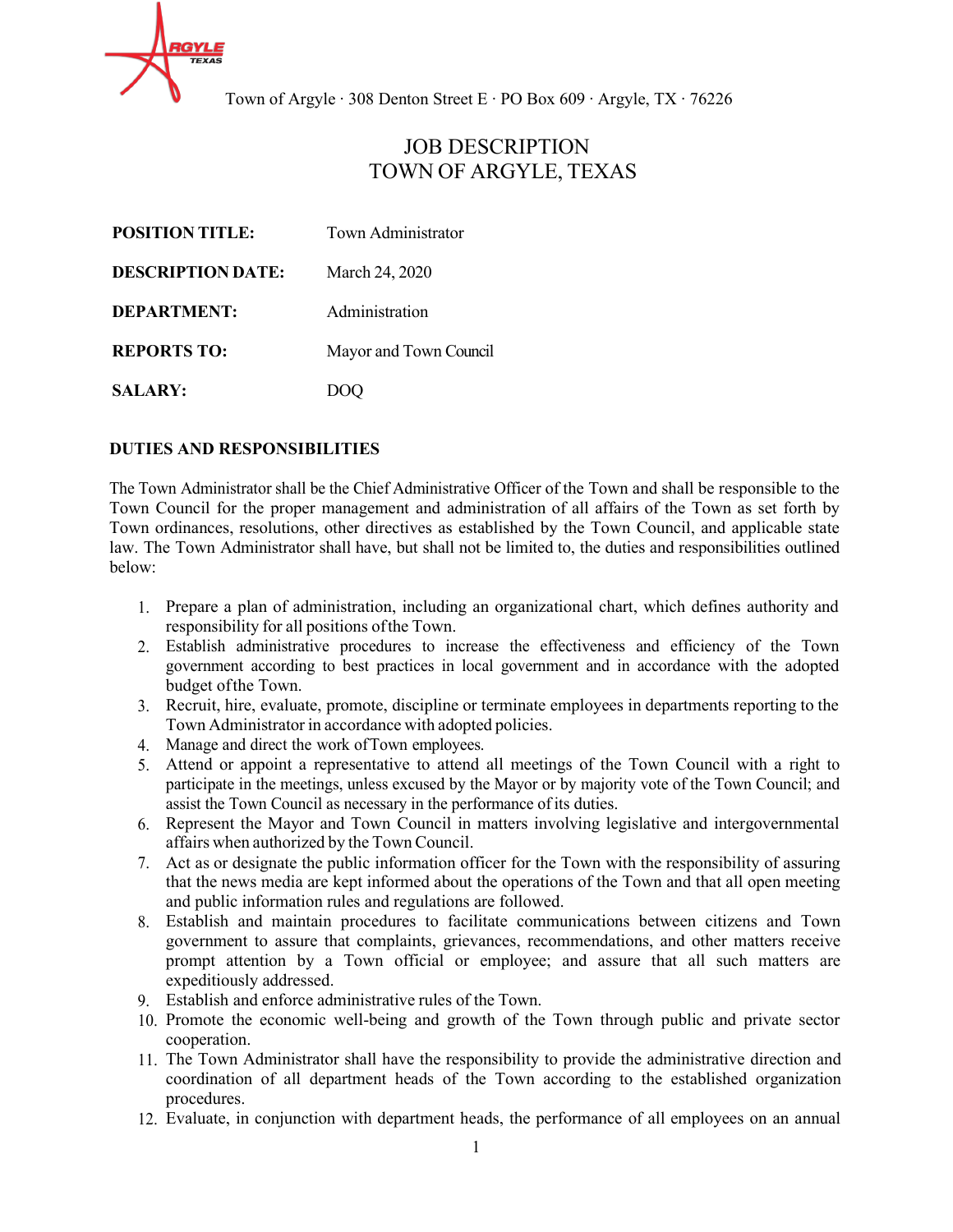

basis.

- 13. Serve as or designate a personnel director of the Town, to ensure the Town establish and maintain complete and current personnel records, including specific job descriptions, for all Town employees consistent with the Town Council approved Town personnel manual.
- 14. Prepare and administer a classification and pay plan for Town employees in accordance with the approved budget.
- 15. Administer, or designate an employee to administer, the grievance procedures of the Town in accordance with the approved Town personnel manual.
- 16. Assist in preparation and submittal of the annual Town budget to the Town Council and administer the approved budget.
- 17. Propose and present ordinances, resolutions and proclamations for consideration by the Town Council.
- 18. Stay informed, under the guidance of the Town Attorney, concerning current federal, state and county legislation and administrative rules affecting the Town and submit appropriate reports and recommendations on those matters to the Town Council.
- 19. Ensure that employees receive adequate opportunities for training to maintain and improve their job-related knowledge and skills in accordance with the adopted budget.
- 20. Work with the Mayor, the Town Council and the Town secretary to ensure that appropriate agendas are prepared for all meetings of the Town Council, all Town Council committees and all other appropriate committees and commissions of the Town, together with such supporting material as may be required, with nothing in this subsection being construed as to give the Town administrator authority to limit or in any way prevent matters from being considered by the Town Council or any of its committees and commissions.
- 21. Inform the Town Council regularly about the activities of the Town Administrator's office.
- 22. Receive directives from the Mayor in the event that action normally requiring Town Council approval is necessary in declared emergency situations and at a time when the Town Council cannot meet.

## **ESSENTIAL COMPETENCIES**

- 1. Must be able to manage the Town in a way that reflects Argyle's adopted Core Values and measure and report progress toward Council objectives.
- 2. Implement programs that attract, retain, train and develop capable and qualified employees and motivate them to perform according to Town objectives.
- 3. Develop Economic Development policies and procedures that result in growth that is consistent with Town goals while maximizing revenue opportunities to reduce the financial burden of service costs on Town residents.
- 4. Excellent accounting, budgeting and finance skills necessary to develop short and long range budget objectives and capital project programs in a manner that is consistent with GFOA and GAAP principles and guidelines and report results to Council.
- 5. Implement effective customer service programs oriented toward the needs of all citizens and customers and underscored for all Town employees. Must have a friendly and helpful demeanor that is imparted to all employees.
- 6. Develop and follow a strategic plan (including Master Land Use Plan, Thoroughfare Plan, Utilities Plan and Parks Plan) based on the policy objectives of the Town Council with community input and report progress.
- 7. Develop, implement and oversee Emergency Operations Plans in conjunction with local, county and state entitiesthat are in compliance with National Incident Management System (NIMS).
- 8. Provide professional assistance to Town Council on policy matters in order to produce measurable goals and objectives that are implemented throughout the organization.
- 9. Participate in regional initiatives and partnerships through professional associations and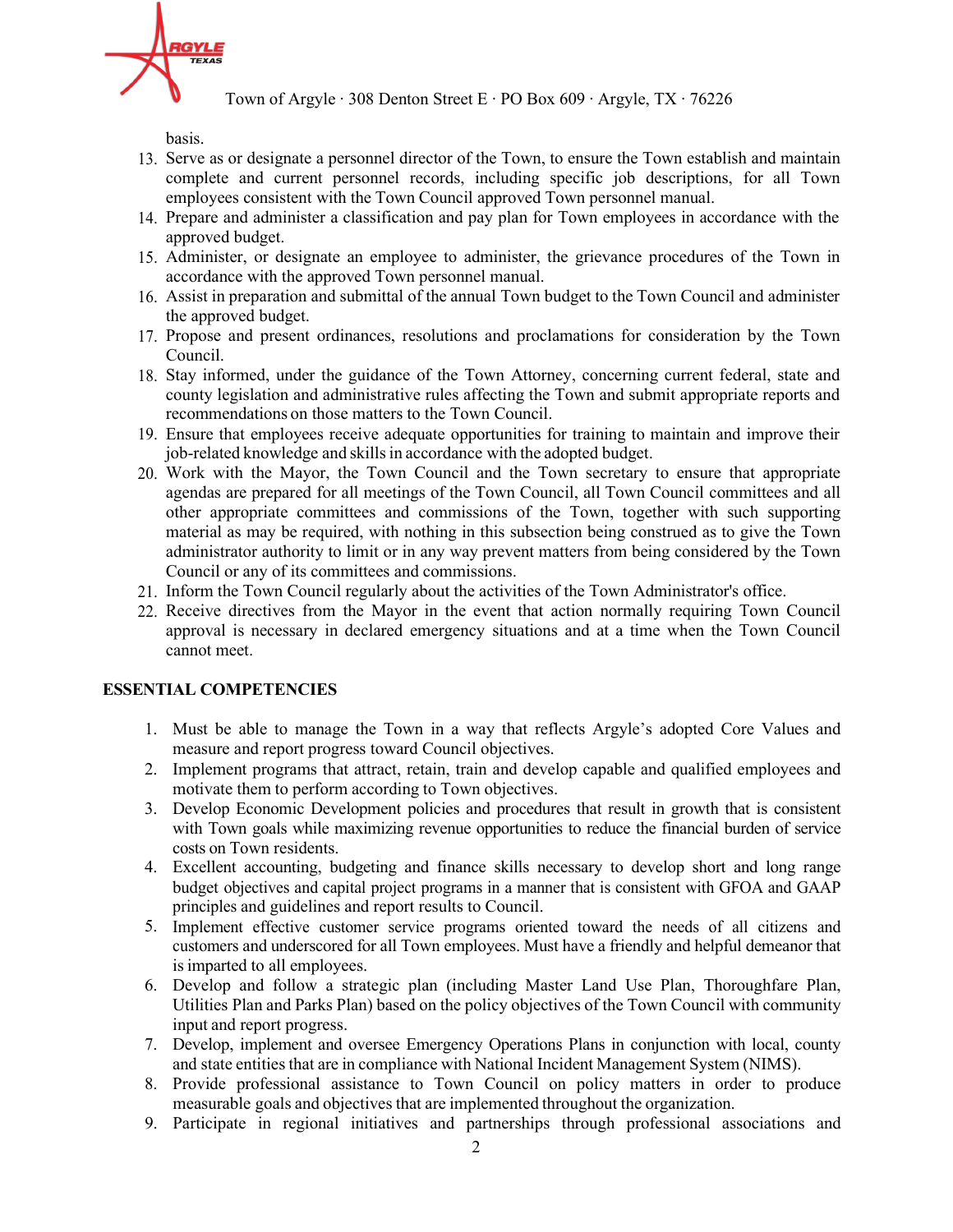

intergovernmental programs designed to provide regional solutions to benefit the Town. 10. Monitor state and federal legislation, rules and guidelines and be able to define impact on the Town.

## **REQUIRED QUALIFICATIONS**

#### **Education/Experience/Certificates/Licenses/Eligibility:**

- 1. Bachelors Degree in Public Administration, Business, Finance or related field, however a Masters Degree in Public Administration is preferred.
- 2. Three years of progressive municipal management experience involving similar duties and responsibilities of the Town Administrator.

**Interpersonal:** The Town Administrator must have excellent interpersonal skills that are reflected throughout the organization through service to others, a friendly disposition and a genuine desire to serve the community and the Town organization. Must be an ambassador for the Town and represent the Town at every level in a way that reflects the interpersonal Core Values of Communication, Continuous Improvement and Service as adopted by Council. Must have an outgoing personality that engages people in productive way and inspires people to participate in the progress and well-being of the community. Healthy interpersonal skills are evident by a work environment that reduces stress, minimizes conflict, improves communication, increases understanding and promotes a positive image of the Town.

**Critical Thinking:** The well-being of the Town requires leadership that is constantly analyzing the workings of the organization in order to continue improving the quality of life in the community. These critical thinking skillsinvolve gathering and synthesizing pertinent information in such a way as to constantly improve service and efficiency. These critical thinking skills involve a high degree of intuition, intellect and preparatory training that result in programs and objectives that are expressed with clarity, accuracy, consistency, and fairness and accomplished in such a way as to benefit the entire community. In addition, the Town Administrator must be able to teach these critical thinking skills to the organization in a way that develops future leadership and a culture of critical thinking.

**Knowledge:** The Town Administrator must possess a working knowledge of all aspects of municipal government administration and operations as well as an awareness of how to deal with people in a manner that produces positive results. Because of the wide array of services performed by the Town, the position requires a significant amount of experience and training to effectively manage the organization and deliver services in a manner that meets the Council and the community's expectations. The knowledge base required to accomplish this task is broad and ever changing, therefore the Town Administrator must be a lifelong learner, eager to learn and apply new solutions to meet the demands of the position. Continuing education, affiliation with professional organizations and specific training opportunities should be pursued in a manner that balances the need to gain new knowledge with the day to day demands of the administration of the Town.

**Physical:** Must be physically and mentally fit to perform the listed duties in a normal office setting. Will from time to time be outdoors observing and participating in various outdoor activities. Must be willing to work necessary hours to accomplish tasks and be punctual with outstanding attendance. Must be devoted to staying in condition, both mentally and physically in order to withstand the stress, rigor and responsibility of the position.

# **CORE VALUE EXPECTATIONS**

#### *SERVICE*

A personal devotion to service and the ability to impart the importance of service to employees is paramount for the Town Administrator. The position requires that a culture of service be instituted which is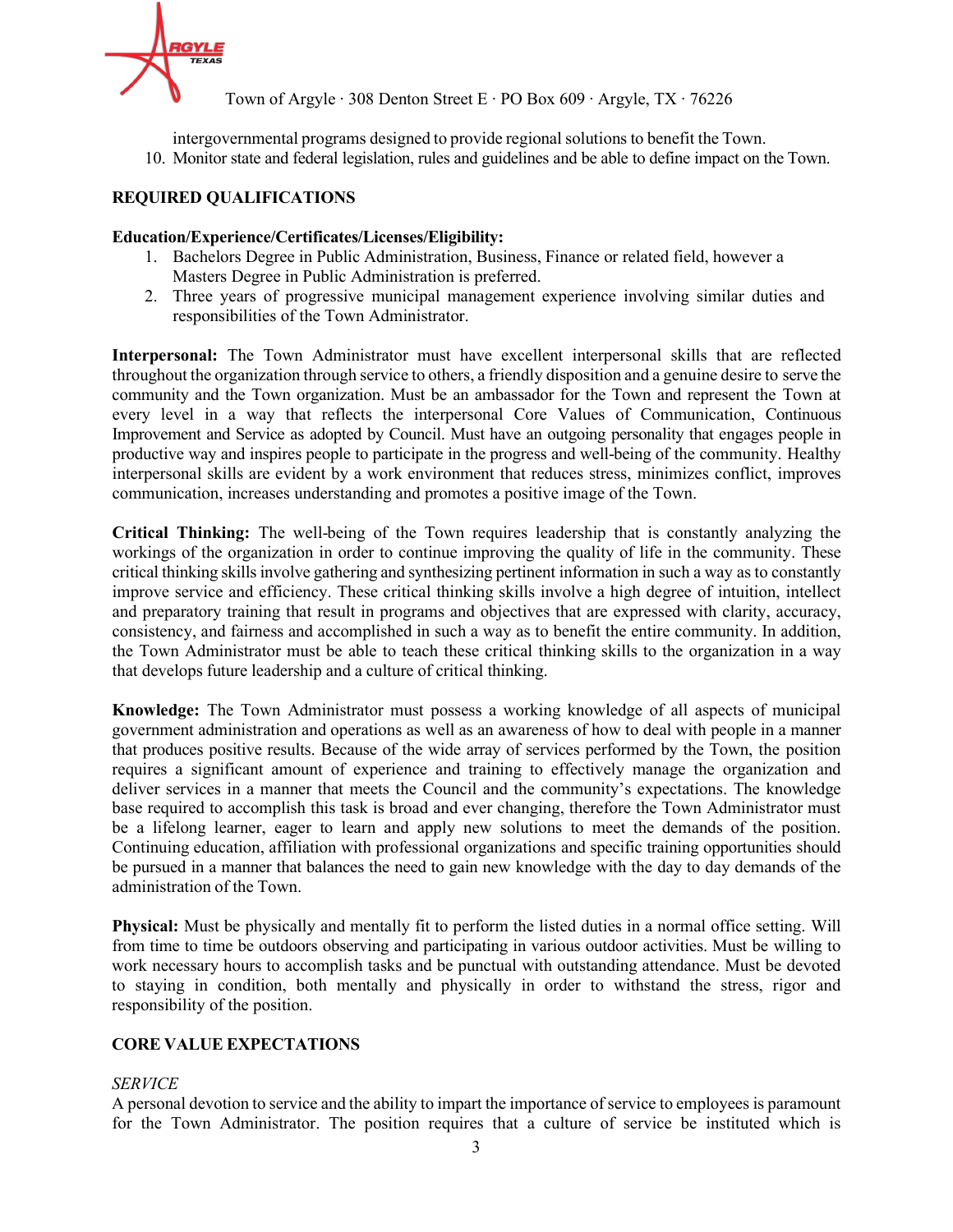

recognized throughout the community by all who come in contact with the Town employees, and by enjoying the best possible service the Town can provide. Service is a professional attribute that is the foundation upon which the Town's Core Values are built, as well as all Town goals and objectives. Service that is reflective of a mindset that places the needs of others ahead of self and the relentless pursuit of improvement is the standard expected of the position.

## *INTEGRITY*

Adherence to a strict moral code and the highest ethical principles must be constantly displayed by the Town Administrator position and all Town employees. Integrity is expressed in the development and deployment of programs, policies and procedures that are designed to instill confidence in the Town staff and its services and create a sense of trust between the organization and the community. In order to accomplish this, the Town Administrator must build an organization that reflects transparency, access, communication and a genuine desire to provide information and solicit input. Maintaining a reputation for integrity also means acting quickly and decisively in circumstances where individual or organizational integrity is duly called into question.

## *LEADERSHIP*

The Town Administrator must behave and conduct him/herself in a manner that clearly exemplifies the leadership and accountability of the entire organization. This leadership should instill confidence in Town employees and loyalty to the organization and its mission. The Town Administrator must provide the example of leadership expected in all departments in terms of the ability to stand up for what is right and act decisively in circumstances where change is necessary. The leadership displayed by the Town Administrator must be such that employees genuinely trust and support his/her leadership and are inspired to perform in the manner he or she exemplifies. Likewise, the Town Administrator must be able to follow the policy guidance of the Mayor and Council and be supportive of common goals and endeavor to achieve consensus when needed.

#### *TEAMWORK*

Much like a coach, the Town Administrator must instill and exemplify Teamwork in the organization. Because the organization is relatively small, most employees must wear many hats and will routinely render services that cross traditional departmental lines. The Administrator and his/her department heads are responsible for keeping the team healthy and productive by maximizing communication and training throughout the organization and encouraging teamwork in all endeavors. The organization should function as one entity rather than separate silos in order to achieve operational efficiency and elimination of costly duplication.

#### *CONTINUOUS IMPROVEMENT*

Organizational and employee development is a critical role of the Town Administrator. Identification and dissemination of training and development opportunities must be required of all employees by department heads in order to maintain a highly trained and equipped workforce capable of providing the most efficient and effective service possible. In addition, all employees' performance evaluations should enumerate and measure Learning opportunities and expectations. It is intended that employee development should be such that incumbent positions become upwardly mobile in the organization as new knowledge and skills are developed.

#### *PROFESSIONALISM*

The Town Administrator is first and foremost a professional that is educated, trained and equipped to manage with impartiality, consistency and accuracy. The organization should be reflective of this professionalism in its employment and evaluation practices as well as its development and delivery of programs and services. Regardless of the circumstances, the Town Administrator is to demonstrate the character, spirit and methods of a professional and demand no less of all Town employees.